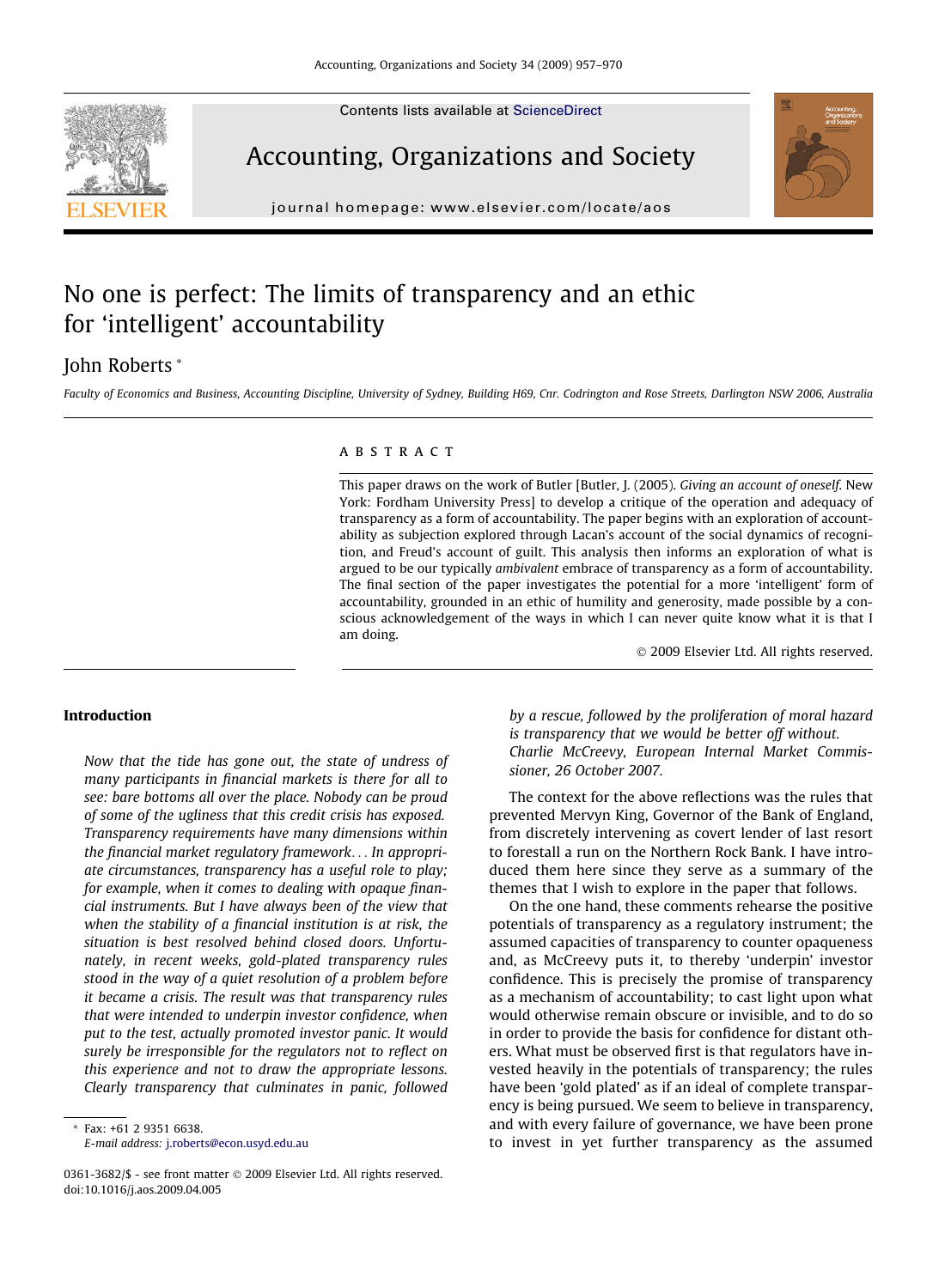remedy for all failures. This paper starts from the counter assumption that the ideal of a complete transparency is an impossible fantasy, but one that is nevertheless widely shared.

The ideal of transparency pretends to a mere making visible. But what McCreevy describes here is what we might call the 'performativity' of transparency [\(MacKenzie,](#page--1-0) [2006](#page--1-0)). In this instance transparency did not reassure but rather was the cause of panic, crisis and moral hazard. Transparency has unintended effects such that the making visible starts to change that which is rendered transparent. In what follows I want to explore quite how transparency works back upon those subject to it in ways that are often counter productive, or at least far exceeds the passive image of a simple making visible.

In setting out to explore the effects of transparency on the subject some clues can be taken from McCreevy's reference to 'pride', 'bare bottoms' and 'ugliness'. Transparency contains these dual and contrasting potentials and perhaps in binary form; it promises and threatens to reveal or discover the self as good or bad, clothed or naked, beautiful or ugly. In what follows, I explore how transparency works to advertise an ideal against which we will always fail so that it plays with my fears of being exposed and humiliated whilst at the same time encouraging me to take pride in what is disclosed.

The final focus of the paper concerns the kind of accountability that McCreevy suggests should go on 'behind closed doors'. Once doors are closed and transparency ceases to be a possibility then we are obliged to trust those on the other side, and yet the whole point of transparency is to obviate the need for such trust or to furnish distant others with good reasons for such trust. The implication of McCreevy's comments is that only exceptional and very important matters should escape the obligations of transparency – in this case global financial stability. In contrast, here I seek to develop a more nuanced view of transparency's capabilities and limitations, and suggest that at best it should serve as a supplement to the neglected potentials of what [O'Neill \(2002\)](#page--1-0) calls 'intelligent' accountability.

Whilst the metaphor of transparency suggests the capacity to see within or behind closed doors – to abolish such private and confidential space – in practical terms the effects of transparency depend upon how it changes conduct behind closed doors. In what follows I trace two contrasting potentials. The positive and arguably essential function of transparency is to counter the negative potentials of local collusion for distant others. As [O'Neill \(2006\)](#page--1-0) argues, by giving a local presence to the interests of distant others, transparency can serve as a very effective 'antidote' to secrecy. But in what follows I argue that if we rely only on transparency as a form of accountability then these positive effects are often countered by serious distortions to communication which, paradoxically, serve to weaken the effectiveness of accountability. Drawing upon psychoanalytic accounts of recognition and guilt, I argue that the subjective correlate of the pursuit of an ever more complete transparency is often the embrace of an ideal of a perfect-able and fully transparent self. I argue that accountability is then typically self absorbed and driven by the narcissistic imperative to garner praise/reward to

the self or absolve the self of blame, rather than by the collective need to manage organisational interdependencies.

In contrast to these self-defensive or assertive potentials of accountability as transparency, I then seek to explore the potential for a more 'intelligent' and compassionate form of accountability grounded in the conscious acknowledgement of the impossibility of this ideal of a self that is fully transparent to itself and others.

The stimulus for writing this paper came from reading [Butler's \(2005\)](#page--1-0) book Giving an Account of Oneself. Here Butler argues that it is simply impossible to give a full account of oneself; any account fails by virtue of that which is unavoidably opaque to the self both in relation to the origins and drivers of my own agency and the social norms and categories which furnish me with the frames within which I structure any account. Rather than taking this as an evidence of a sort of moral nihilism, she argues that the conscious acknowledgement of the impossibility of a self that is fully transparent to itself (and therefore others) could be the basis for a very different sense of responsibility and ethics grounded in humility and generosity, which in turn might allow for a very different enactment of accountability.

In developing these arguments Butler draws very widely upon both psychoanalytic theory and philosophy, and in the context of this paper I can only follow some of the strands of her argument. The paper begins with an exploration of the importance and complexity of the practice of accountability. Here I follow Butler's reading of Freud on the nature of guilt and of Lacan on recognition to capture some of the emotional force and paranoia which is arguably a routine part of the moment of being held to account. The paper then moves to explore the operation of transparency as a form of accountability within organisations. Drawing upon the existing literature I observe both the allure of the idea(l) of a complete transparency and the typically perverse organisational consequences that flow from the pursuit of this. The themes of recognition and guilt are used to explore what is argued to be our typically ambivalent embrace of transparency. In the final substantive part of the paper I return to Butler's analysis of why it is impossible to give a full account of oneself, and the Levinasian version of ethics through which she seeks to outline the potential for an arguably more realistic and compassionate practice of accountability.

#### The scene of accountability; subjection, guilt and recognition

#### Accountability as subjection

One of the resources for Butler's exploration of accountability is Althusser's version of accountability as interpellation ([Althusser, 1971\)](#page--1-0). Althusser imagines a street scene in which an individual is hailed with a 'Hey, you there!' It is possibly a policeman who does the hailing and its effect is that the hailed person turns around. For Althusser this interpellation and its resultant turning is an allegory for the creation of the subject; in turning the individual 'becomes a subject'. Subject here has its full ambiguity as both